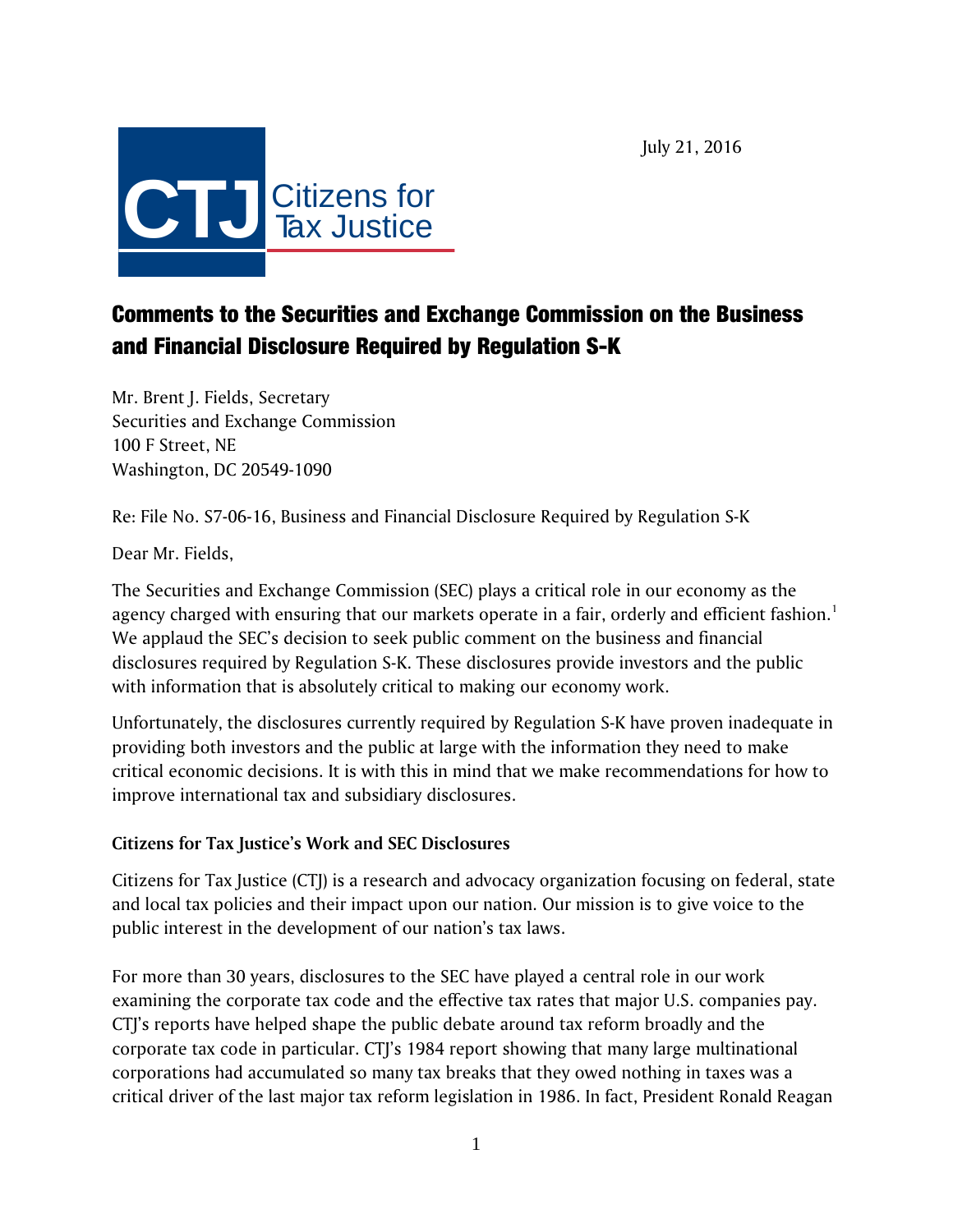noted in his autobiography that hearing the information contained in the report motivated him to move "full steam ahead" with overhauling the U.S. tax code.<sup>2</sup>

In recent years, lawmakers across the political spectrum have once again begun serious deliberations into how to reform the tax system as a whole and the corporate tax code in particular. One of the foundational problems both in Congress and in the public debate around the corporate tax code is that neither have adequate information on how much and where corporations are paying taxes. While CTJ and others doing research on the corporate tax code have made do with the disclosures currently required by the SEC, such disclosures have proven lacking in the kind of definitive information that is required to have a robust debate over the current corporate tax code. Perhaps the area of disclosure that has proven both the most important in recent years and the most lacking is in the area of international tax, income and related disclosures, which is what makes it such an appropriate area of disclosure for the SEC to be seeking comments in its Concept Release on S-K disclosure.

# **The Problem of International Tax Avoidance**

## *The Public Interest*

One of the central features of our corporate income tax code is that it allows corporations to defer paying taxes on their foreign income until that income is repatriated back to the United States. When combined with the fact that many countries throughout the world have single digit or even zero tax rates, this provision of the tax code creates an enormous incentive for U.S. companies to avoid taxes by claiming that as much income as possible is earned in these tax haven countries.

According to our analysis of companies' 10-K forms, Fortune 500 companies disclose having more than \$2.4 trillion in earnings offshore that have not been subject to U.S. taxes. Based on the subset of companies that disclose how much they would owe if they were to repatriate these earnings, we estimate that these companies have paid an average tax rate of just 6.4 percent to foreign governments, meaning they owe an estimated \$695 billion in U.S. taxes on these offshore earnings.<sup>[3](#page-6-2)</sup> The fact that companies on average are paying such a low foreign tax rate is evidence of the fact that a substantial amount of these foreign profits are being stashed in tax havens, rather than being productively invested.

Confirming the pervasive use of tax havens by large U.S. multinational corporations, recent data from the Internal Revenue Service show that companies claimed in 2012 that as much as 59 percent of their foreign profits were earned in just 10 infamous tax haven countries.<sup>[4](#page-6-3)</sup> To be clear, such claims are obviously ridiculous. For example, U.S. corporations claimed in 2012 that they earned \$104 billion in profits in Bermuda, which is more than 17 times the size of Bermuda's entire gross domestic product of \$6 billion.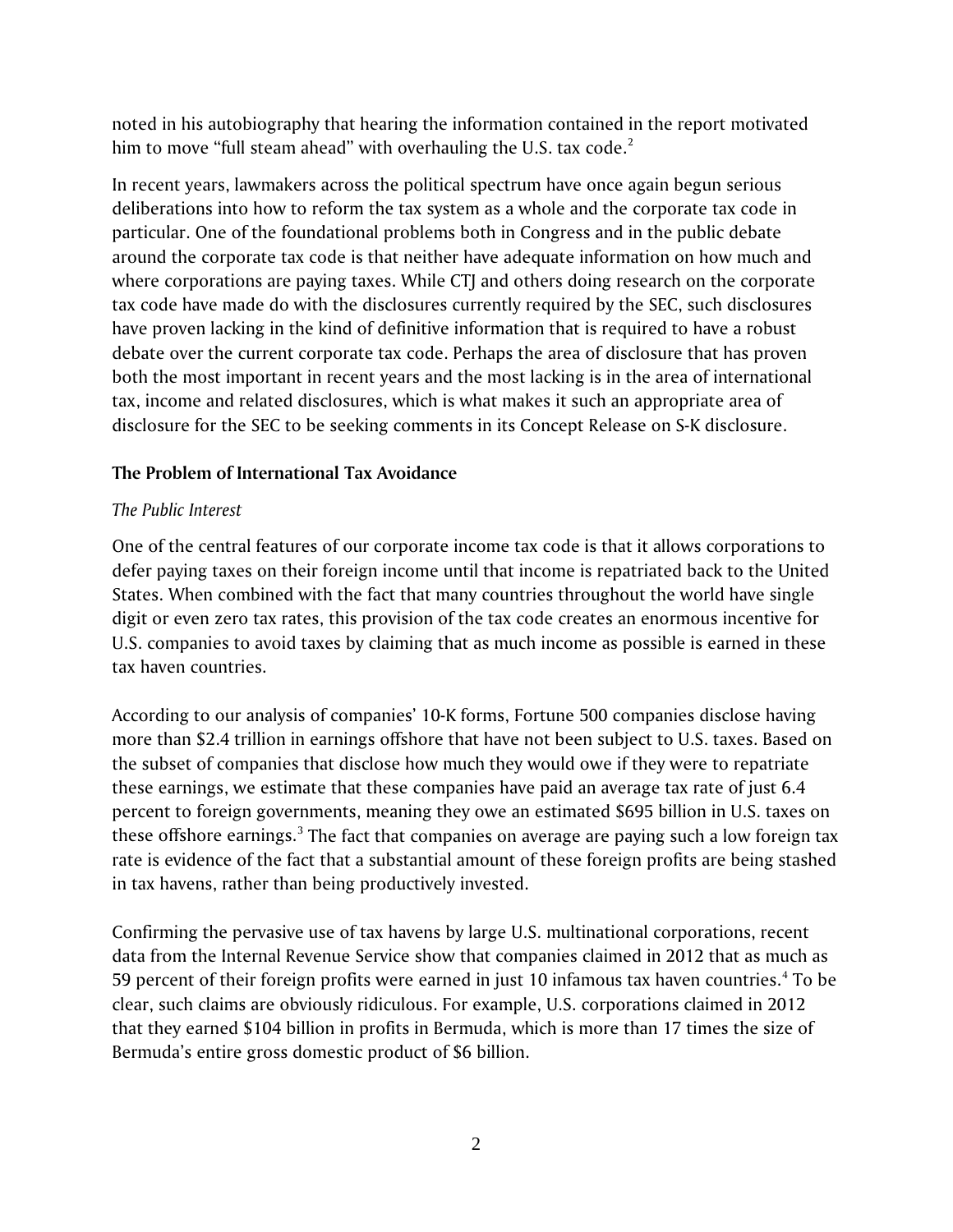Tax and accounting scholar Kimberley Clausing estimates that the U.S. government loses over \$100 billion in tax revenue every year due to international tax avoidance.<sup>5</sup> Given the many pressures on the U.S. budget, lawmakers are appropriately looking at this area of revenue loss as one that it should address as a way to increase both revenue and fairness in the tax code.

One of the barriers to a thorough investigation of how lawmakers should pursue international tax reform has been the lack of company level data that would allow lawmakers to better understand the specifics of companies' international accounting and related tax avoidance behaviors. What would help inform this policy debate is to require companies to disclose in their 10-Ks more information about their operations and tax provision on a country-by-country basis (more on this below).

## *Investor Interests*

After the financial crisis, governments across the world, responding to mass public pressure, have started to crack down on the tax avoidance behavior of multinational corporations. This crackdown has taken the form of both unilateral actions by individual nations as well as coordinated efforts by the OECD (Organisation for Economic Co-operation and Development) known as the BEPS (Base Erosion and Profit Shifting) Project.<sup>[6](#page-6-5)</sup> In the United States, lawmakers from across the political spectrum have also suggested substantial changes to the taxation of international profits, which could result in some amount of taxes owed on offshore profits being paid immediately rather than being indefinitely deferred.

Given this context, investors have a high material interest in knowing how exposed the companies they invest in are to increases in taxes on their international profits. Unfortunately, current disclosure requirements do not provide investors with enough information to reasonably estimate the level of taxation a company may face on its offshore earnings in the future. Currently, the SEC only requires companies to report the broad categories of foreign tax provision and foreign income, which obscures the ability of investors to assess how much of a company's income is being booked to tax haven jurisdictions and thus is potentially subject to higher taxes in the future.

According to a report by financial services company Credit Suisse, the unspecified tax liability potentially facing many large public U.S. companies is not only material, but rather substantial as a percentage of many companies total market capitalization. The report lists more than 14 companies, including companies like General Electric and Xerox, who could face an offbalance-sheet tax liability of 10 percent or more of their total market cap if they paid a 25 percent tax rate on their offshore earnings. $<sup>7</sup>$  $<sup>7</sup>$  $<sup>7</sup>$ </sup>

The best way to allow for investors to account for tax uncertainty going forward in making their investments would be to require companies to report tax and related information on a country-by-country basis.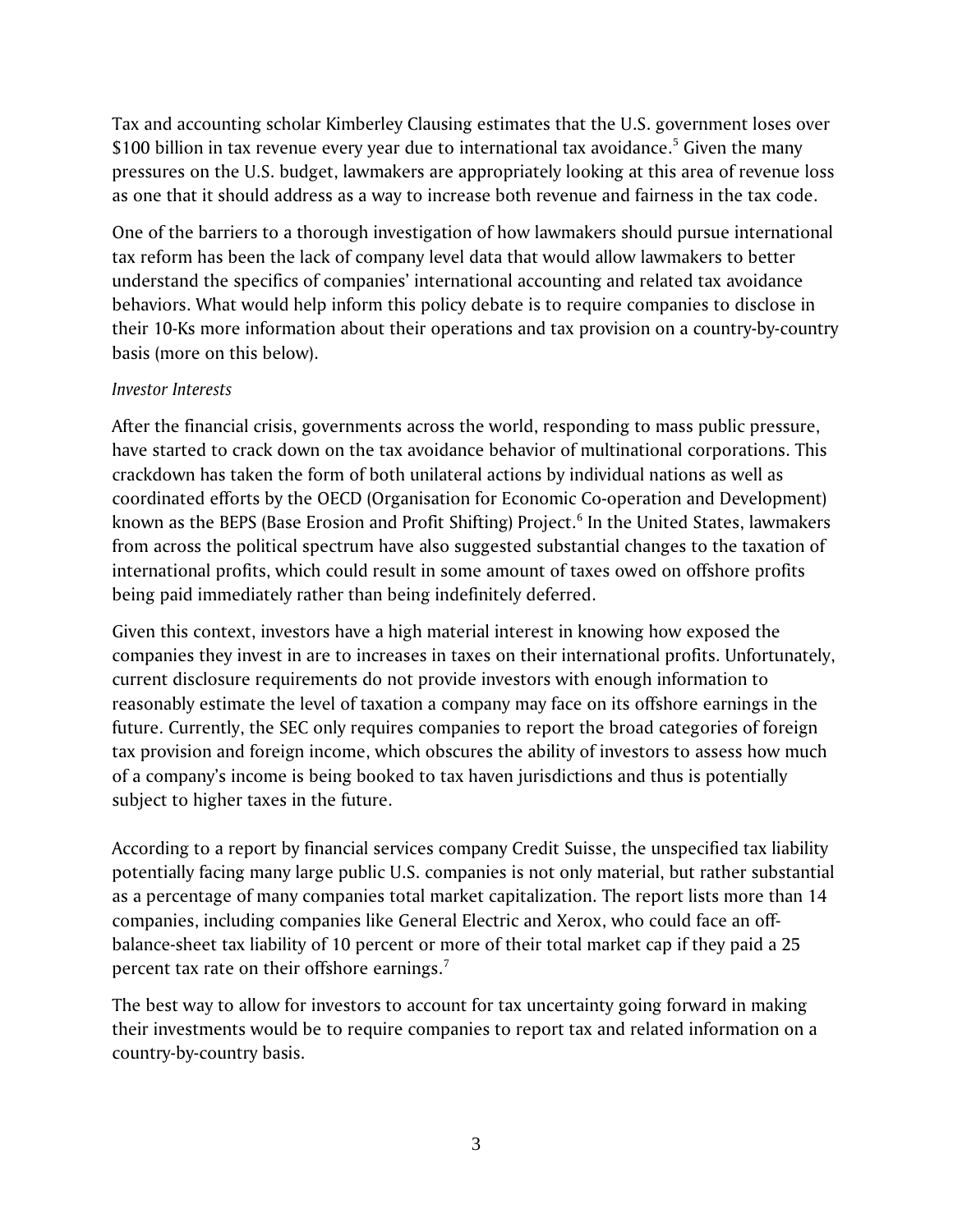#### **What Should Be Disclosed**

#### *Country-by-Country Reporting*

The public and investors would benefit immensely if companies were required to publically disclose tax and related information in their filings to the SEC. Specifically, companies should be annually required to disclose on a country-by-country basis their: profit or loss before taxes; income tax accrued for the current year; revenues from unrelated parties, related parties, and in total; income tax paid (on a cash basis); effective tax rate; stated capital; accumulated earnings; number of employees; and tangible assets other than cash or cash equivalents. Given that taxes are applied at the country level, country-by-country disclosures are the best way to enable investors and the public to fully evaluate the tax position of a given company.

Requiring the country-by-country disclosure specified above would require little if any additional cost to companies because all of this information is already collected for internal accounting purposes. In addition, many larger U.S. corporations will soon be required to provide the Internal Revenue Service (IRS) with a similar set of information as a result of rules recently issued by the agency.<sup>[8](#page-6-7)</sup>

In addition to country-by-country disclosure, companies should be required to calculate and disclose the aggregate amount they would owe in U.S. taxes upon repatriation of their offshore earnings in all cases, rather than being allowed to avoid disclosing this information if they deem it "not practicable" to do so. Our study of Fortune 500 companies found that 248 companies out of 303 companies (82 percent) that reported having permanently reinvested earnings used the not practicable loophole in order to avoid disclosing how much they would owe in taxes upon repatriation. In other words, this loophole effectively allows most companies to avoid disclosing information that they have likely already have calculated for business purposes and could easily disclose at little to no additional cost.

#### *Less Comprehensive Disclosure Options*

While complete country-by-country disclosure mentioned above would be ideal, there are alternative less comprehensive approaches that would still provide the public with some critically needed information.

During deliberations on their own disclosure review, one approach discussed by the Financial Accounting Standards Board (FASB) would be to require companies to disaggregate foreign income and income tax expense of any country that is significant to total tax expense.<sup>[9](#page-6-8)</sup> While incomplete, this approach would give investors and the public at least some sense of where the company is reporting the bulk of its profits.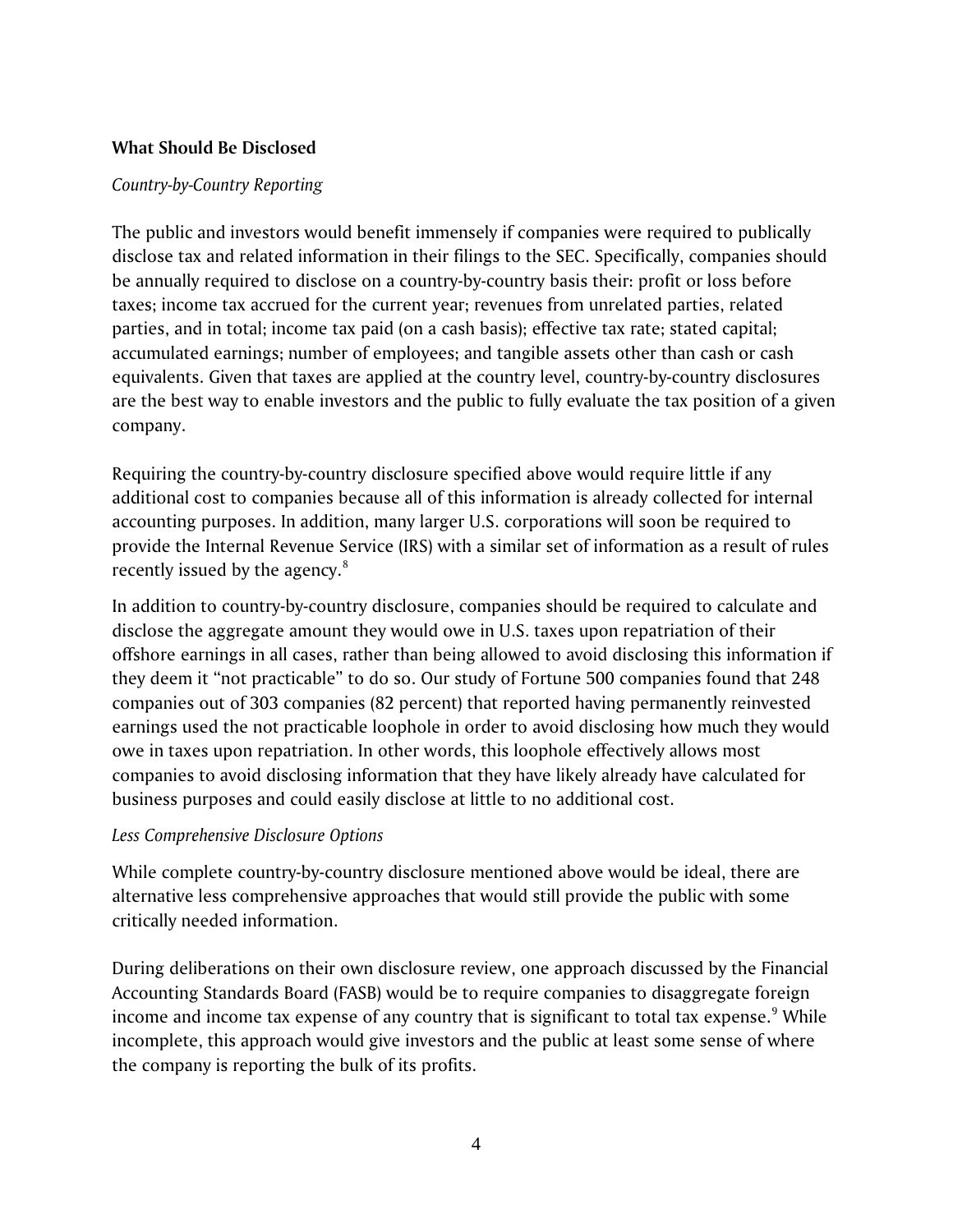An example of how this sort of disclosure would work is the 2016 [10](#page-6-9)-K of Skechers USA Inc.,<sup>10</sup> which began reporting disaggregated income and tax information in response to a letter to the SEC asking for more information on its foreign income.<sup>[11](#page-6-10)</sup> Besides providing a template, Skechers also provides a test case as to why publishing this information can be very revealing. In its disaggregated disclosure, the company reveals that it reports over a third of its profits as being earned in Jersey, an infamous tax haven, meaning that the company is likely engaging in precisely the behavior that is concerning to investors and the public alike.

Another important approach discussed by FASB would be to require companies to disaggregate their cash income taxes paid, which is currently disclosed only as a worldwide figure. Following the approach mentioned above, companies should be required to disclose income tax paid information by federal, state and significant foreign countries. Even just requiring companies to disclose cash income taxes paid by federal, state and foreign, as is typically disclosed for a company's income tax expense, would represent a significant improvement upon current disclosures. The reason cash income taxes paid information is so important to disclose is that it provides investors and the public with an alternative and often more accurate way of calculating a company's effective tax rate for a given year.

## *Improving Subsidiary Disclosure*

One area of disclosure for which the SEC Concept Release appropriately solicits comments is the disclosure of a company's subsidiaries. Specifically, the Concept Release asks in question 257, "Should we revise Item 601(b)(21) to eliminate the exclusions and require registrants to disclose all subsidiaries?" The answer to this question is an unambiguous yes. Companies should be required to disclose all of their subsidiaries.

The disclosure of subsidiary information in SEC filings is important for a number of reasons. For one, it provides transparency in allowing the public and investors to know if they are doing business with a company that is ultimately owned in whole or in part by another company. Second, providing subsidiary information allows investors and the public to get a clearer view into the offshore operations of a company.

While the current SEC standard requires a company to disclose their "significant" subsidiaries, this standard has proven woefully inadequate according to a number of studies. In the report "Offshore Shell Games 2015", a study I co-authored that is cited in the SEC's Concept Release, we summarized numerous examples of major companies which disclosed sudden drops in their number of subsidiaries from one year to the next.<sup>[12](#page-6-11)</sup> For example, the report notes that Google reported 25 tax haven subsidiaries in 2009, but since 2010 only discloses two, despite the fact that an academic study found that the 23 excluded after 2010 were still in operation. From the perspective of the public and investors, the shift in the number of disclosed subsidiaries may have misleadingly indicated some shift away from the use of tax havens, but the follow-up study proved this to be just a shift in disclosure.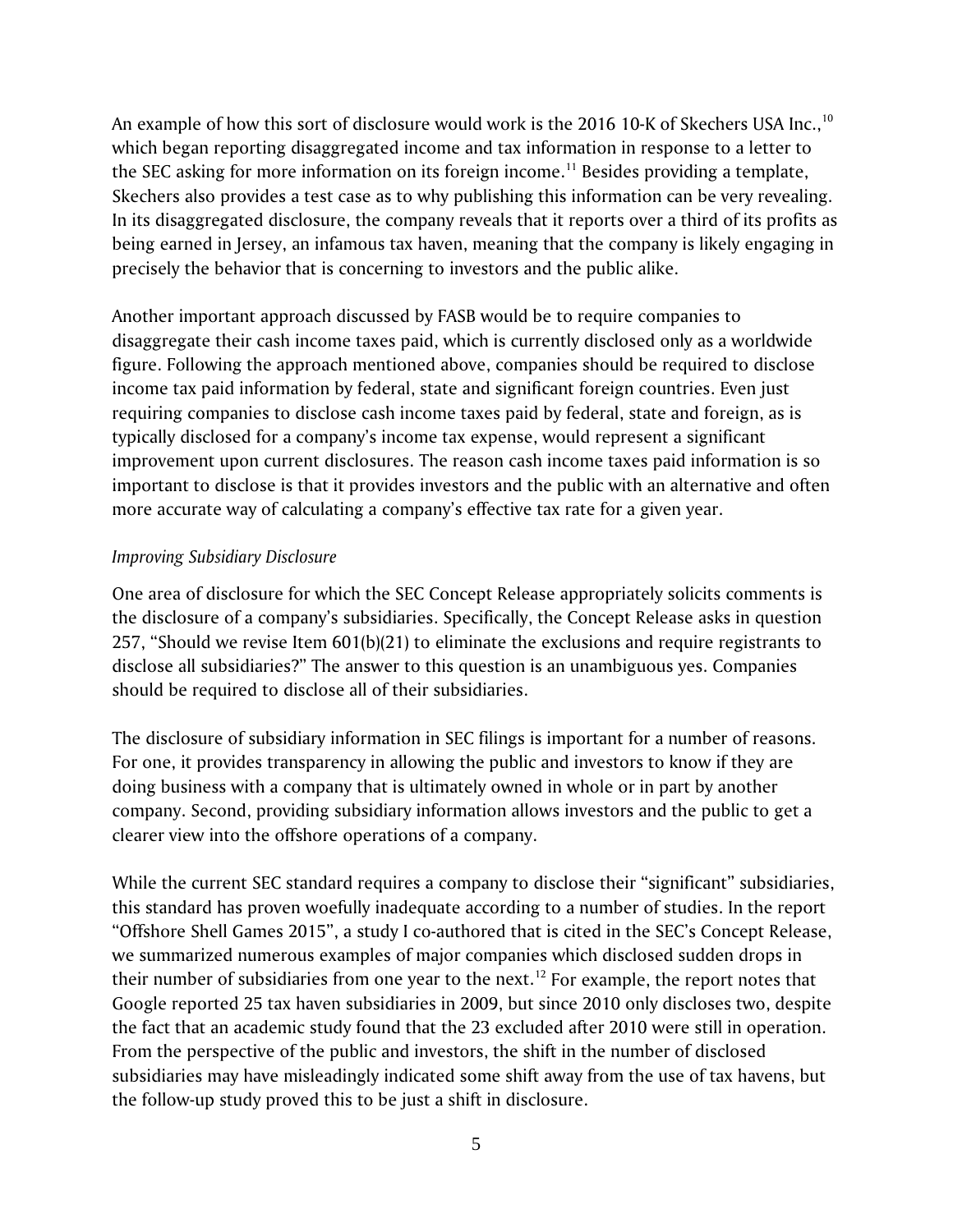Given the example of Google, there are a number of companies where investors might rightfully be unsure as to whether those subsidiaries being disclosed year to year by a company are accurately demonstrating any kind of shift in offshore operations. For example, Citigroup reported 427 tax haven subsidiaries in 2008, but only 41 in 2014. Similarly, Bank of America reported operating 264 tax haven subsidiaries in 2013, but disclosed only 22 in 2014. Without an extensive and potentially expensive amount of research, there is no way for the public and investors to know whether either of these changes in disclosure represent a genuine change in operation or simply a decision to not disclose a substantial number of subsidiaries from one year to the next.

Additionally, companies may simply not be disclosing many of their major subsidiaries at all. A study by Americans for Tax Fairness found that Walmart has 78 subsidiaries and branches in 15 tax havens, yet none of them were disclosed in their SEC filings. This omission is especially striking given that the company owns at least \$76 billion in assets through their undisclosed shell companies in Luxembourg and the Netherlands.<sup>[13](#page-6-12)</sup>

Finally, a recent study performed by CTJ found that the number of subsidiaries that companies are required to disclose represent a relatively small subset of a company's overall subsidiaries. In the study, we compared the number of subsidiaries that a selection of financial institutions disclosed to the Federal Reserve compared to the number of subsidiaries they disclosed to the SEC. Ultimately, the study found that SEC allowed companies to omit over 85 percent of their subsidiaries compared to those disclosed to the Federal Reserve.<sup>[14](#page-6-13)</sup> In other words, this study indicates that the current SEC standard only requires companies to report a fraction of their subsidiaries and thus provides investors and the public with a relatively incomplete picture of their operations.

The straightforward solution to the incomplete picture that current SEC requirements provide is to require that companies disclose all of their subsidiaries. This more complete disclosure would provide complete transparency and prevent any kind of gaming of what is disclosed. Given that a company must internally maintain basic ownership and organizational information, providing a list of complete subsidiaries would likely have a negligible cost to companies.

Besides disclosing all of their subsidiaries, companies should also be required to disclose each subsidiary's name, location, legal entity identifier number and their relation to the parent entity. This information will allow investors and the public to have a clearer understanding of how the company operates and the specific function of individual subsidiaries within it.

## **Conclusion**

Corporate transparency is critical to an efficient and fair marketplace. In order to keep up with the rapid pace of change in our economy, the SEC is right to constantly reevaluate and improve upon its disclosure requirements. The rapid growth of foreign operations and related